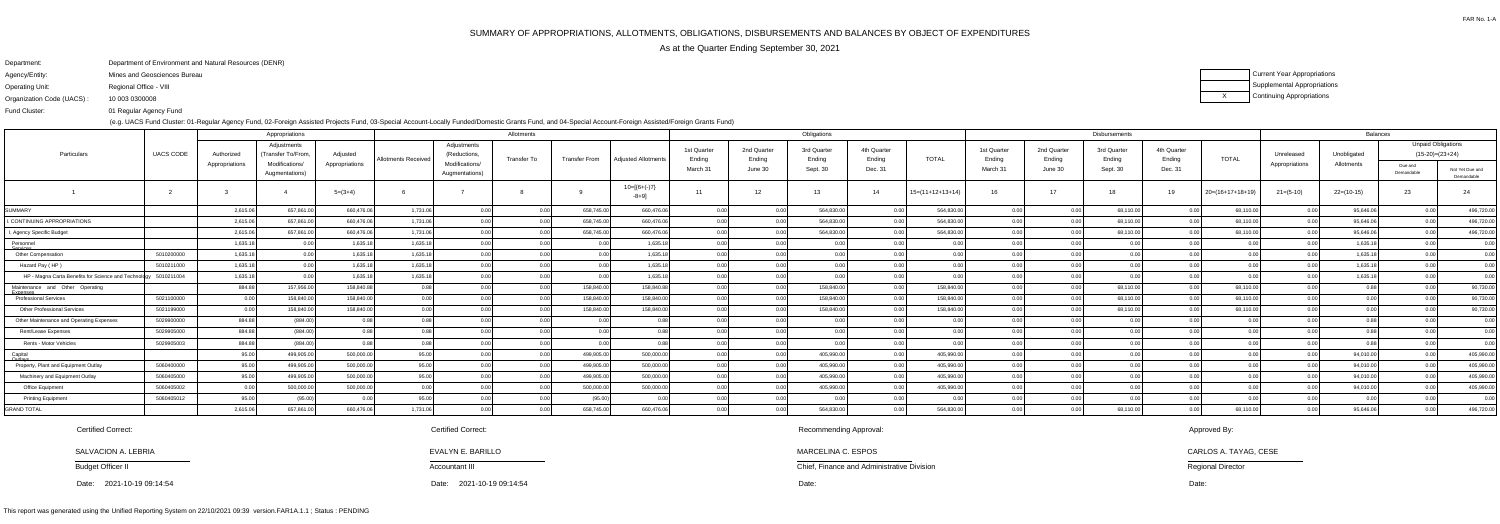## SUMMARY OF APPROPRIATIONS, ALLOTMENTS, OBLIGATIONS, DISBURSEMENTS AND BALANCES BY OBJECT OF EXPENDITURESAs at the Quarter Ending September 30, 2021

FAR No. 1-A

### $X$ Current Year Appropriations Supplemental AppropriationsContinuing Appropriations

| Department               | : Department of Environment and Natural Resources (DENR) |
|--------------------------|----------------------------------------------------------|
| Agency                   | : Mines and Geosciences Bureau                           |
| Operating Unit           | : Regional Office - VIII                                 |
| Organization Code (UACS) | : 10 003 0300008                                         |
| <b>Fund Cluster</b>      | :01 Regular Agency Fund                                  |

(e.g. UACS Fund Cluster: 01-Regular Agency Fund, 02-Foreign Assisted Projects Fund, 03-Special Account-Locally Funded/Domestic Grants Fund, and 04-Special Account-Foreign Assisted/Foreign Grants Fund)

| Appropriations                                                          |                  |                |                  |                |                     |                | Allotments  |                      |                            | Obligations   |               |                 |             | <b>Disbursements</b> |              |              |               |             |                    | <b>Balances</b> |               |                           |                 |
|-------------------------------------------------------------------------|------------------|----------------|------------------|----------------|---------------------|----------------|-------------|----------------------|----------------------------|---------------|---------------|-----------------|-------------|----------------------|--------------|--------------|---------------|-------------|--------------------|-----------------|---------------|---------------------------|-----------------|
|                                                                         |                  |                | Adjustments      |                |                     | Adjustments    |             |                      |                            | 1st Quarter   | 2nd Quarter   | 3rd Quarter     | 4th Quarter |                      | 1st Quarter  | 2nd Quarter  | 3rd Quarter   | 4th Quarter |                    |                 |               | <b>Unpaid Obligations</b> |                 |
| Particulars                                                             | <b>UACS CODE</b> | Authorized     | Transfer To/From | Adjusted       | Allotments Received | (Reductions    | Transfer To | <b>Transfer From</b> | <b>Adiusted Allotments</b> | Ending        | Ending        | Ending          | Ending      | <b>TOTAL</b>         | Ending       | Ending       | Ending        | Ending      | <b>TOTAL</b>       | Unreleased      | Unobligated   | $(15-20)=(23+24)$         |                 |
|                                                                         |                  | Appropriations | Modifications/   | Appropriations |                     | Modifications/ |             |                      |                            | March 31      | June 30       | Sept. 30        | Dec. 31     |                      | March 3      | June 30      | Sept. 30      | Dec. 31     |                    | Appropriations  | Allotments    | Due and                   | Not Yet Due and |
|                                                                         |                  |                | Augmentations)   |                |                     | Augmentations) |             |                      |                            |               |               |                 |             |                      |              |              |               |             |                    |                 |               | Demandable                | Demandable      |
|                                                                         |                  |                |                  | $5=(3+4)$      |                     |                |             |                      | $10=[6+(-)7]$<br>-8+9]     | 11            | 12            | 13 <sup>1</sup> | 14          | $15=(11+12+13+14)$   | 16           | 17           | <b>18</b>     | 19          | $20=(16+17+18+19)$ | $21=(5-10)$     | $22=(10-15)$  | 23                        | 24              |
| SUMMARY                                                                 |                  | 47,223,000.0   | 5,123,719.2      | 52,346,719.24  | 47,223,000.00       | 0.00           | 0.00        | 5,123,719.24         | 52,346,719.2               | 13,415,458.9  | 13,475,103.6  | 13,241,239.37   |             | 40,131,801.9         | 10,038,371.5 | 14,619,539.8 | 12,750,307.62 | 0.00        | 37,408,219.00      | 0.0             | 12,214,917.29 | 0.00                      | 2,723,582.95    |
| . AGENCY SPECIFIC BUDGET                                                |                  | 44,540,000.0   | 5,054,893.0      | 49,594,893.00  | 44,540,000.00       | 0.00           | 0.00        | 5,054,893.00         | 49,594,893.00              | 12,718,384.52 | 12,744,557.63 | 12,462,301.45   | 0.00        | 37,925,243.60        | 9,341,297.20 | 13,888,993.  | 11,971,369.70 | 0.00        | 35,201,660.65      | 0.00            | 11,669,649.40 | 0.00                      | 2,723,582.95    |
| Personnel<br><del>Services</del>                                        |                  | 28,370,000.0   | 1,267,260.0      | 29,637,260.0   | 28,370,000.00       | 0.00           |             | 1,267,260.00         | 29,637,260.0               | 6,593,722.5   | 8,819,628.8   | 7,380,328.1     |             | 22,793,679.4         | 6,566,052.4  | 8,844,754.0  | 7,382,872.95  | 0.00        | 22,793,679.47      | 0.0             | 6,843,580.53  |                           | 0.00            |
| Salaries and Wages                                                      | 5010100000       | 22,349,000.0   | 278,032.1        | 22,627,032.1   | 22,349,000.00       | (199, 927.89)  | 0.00        | 477,960.00           | 22,627,032.1               | 5,873,874.2   | 6,061,357.7   | 6,573,957.06    |             | 18,509,188.97        | 5,846,978.34 | 6,087,048.2  | 6,575,162.37  | 0.00        | 18,509,188.97      | 0.00            | 4,117,843.1   |                           | 0.00            |
| Salaries and Wages - Regular                                            | 5010101000       | 22,349,000.0   | 278,032.1        | 22,627,032.1   | 22,349,000.0        | (199, 927.89)  | 0.00        | 477,960.00           | 22,627,032.                | 5,873,874.2   | 6,061,357.    | 6,573,957.06    |             | 18,509,188.9         | 5,846,978.34 | 6,087,048.2  | 6,575,162.37  | 0.00        | 18,509,188.97      | 0.0             | 4,117,843.1   |                           | 0.00            |
| Basic Salary - Civiliar                                                 | 5010101001       | 22,349,000.00  | 278,032.1        | 22,627,032.1   | 22,349,000.00       | (199, 927.89)  | 0.00        | 477,960.00           | 22,627,032.1               | 5,873,874.2   | 6,061,357.7   | 6,573,957.06    | 0.00        | 18,509,188.97        | 5,846,978.34 | 6,087,048.2  | 6,575,162.37  | 0.00        | 18,509,188.97      | 0.00            | 4,117,843.14  |                           | 0.00            |
| Other Compensation                                                      | 5010200000       | 5,604,000.0    | 870,300.0        | 6,474,300.0    | 5,604,000.0         | 81,000.00      |             | 789,300.00           | 6,474,300.0                | 609,774.      | 2,647,467.3   | 565,526.00      |             | 3,822,767.5          | 609,000.0    | 2,647,902.   | 565,865.5     | 0.00        | 3,822,767.53       | 0.0             | 2,651,532.47  |                           | 0.00            |
| Personal Economic Relief Allowance (PERA)                               | 5010201000       | 1,128,000.00   | 0.00             | 1,128,000.00   | 1,128,000.00        | 0.00           | 0.00        | 0.00                 | 1,128,000.00               | 246,774.1     | 287,935.49    | 306,909.10      | 0.00        | 841,618.78           | 246,000.00   | 288,370.1    | 307,248.61    | 0.00        | 841,618.78         | 0.00            | 286,381.22    |                           | 0.00            |
| PERA - Civilian                                                         | 5010201001       | 1,128,000.00   |                  | 1,128,000.0    | 1,128,000.00        | 0.00           |             |                      | 1,128,000.0                | 246,774.1     | 287,935.4     | 306,909.1       |             | 841,618.7            | 246,000.0    | 288,370.     | 307,248.61    | 0.00        | 841,618.78         |                 | 286,381.2     |                           | 0.00            |
| Representation Allowance (RA)                                           | 5010202000       |                | 118,250.00       | 118,250.00     | 0.00                | 118,250.00     | 0.00        |                      | 118,250.00                 | 37,500.00     | 80,750.00     | 85,500.00       | 0.00        | 203,750.00           | 37,500.00    | 80,750.0     | 85,500.00     | 0.00        | 203,750.00         | 0.00            | (85,500.00)   |                           | 0.00            |
| Transportation Allowance (TA)                                           | 5010203000       |                | 101,250.0        | 101,250.00     |                     | 101,250.00     | 0.00        | 0.00                 | 101,250.00                 | 37,500.0      | 63,750.00     | 60,000.00       |             | 161,250.00           | 37,500.00    | 63,750.0     | 60,000.00     | 0.00        | 161,250.00         |                 | (60,000.00)   |                           | 0.00            |
| Transportation Allowance (TA)                                           | 5010203001       | n or           | 101,250.00       | 101,250.00     | 0.00                | 101,250.00     | 0.00        | 0.00                 | 101,250.00                 | 37,500.00     | 63,750.00     | 60,000.00       |             | 161,250.00           | 37,500.00    | 63,750.0     | 60,000.00     | 0.00        | 161,250.00         | 0.00            | (60,000.00)   |                           | 0.00            |
| Clothing/Uniform Allowance                                              | 5010204000       | 282,000.0      | 6,000.0          | 288,000.0      | 282,000.00          | 6,000.00       |             |                      | 288,000.0                  | 288,000.0     |               | 0.00            |             | 288,000.00           | 288,000.00   | 0.0          | 0.00          |             | 288,000.00         | 0.00            |               |                           | 0.00            |
| Clothing/Uniform Allowance - Civilian                                   | 5010204001       | 282,000.00     | 6,000.00         | 288,000.00     | 282,000.00          | 6,000.00       | 0.00        |                      | 288,000.00                 | 288,000.00    |               | 0.00            |             | 288,000.00           | 288,000.00   | 00           | 0.00          |             | 288,000.00         | 0.00            |               |                           | 0.00            |
| Subsistence Allowance (SA)                                              | 5010205000       |                | 76,000.0         | 76,000.00      |                     | 0.0            |             | 76,000.00            | 76,000.00                  | 0.00          | 31,950.00     | 14,775.00       |             | 46,725.00            |              | 31,950.0     | 14,775.00     |             | 46,725.00          | 0.0             | 29,275.00     |                           | 0.00            |
| Subsistence Allowance - Magna Carta Benefits for Science                | 5010205002       |                | 76,000.0         | 76,000.00      |                     | 0.00           | 0.00        | 76,000.00            | 76,000.00                  | 0.00          | 31,950.00     | 14,775.00       |             | 46,725.00            |              | 31,950.0     | 14,775.00     | 0.00        | 46,725.00          | 0.00            | 29,275.00     |                           | 0.00            |
| and Technology under R.A. 8439<br>Laundry Allowance (LA)                | 5010206000       |                | 24,000.0         | 24,000.00      |                     |                |             | 24,000.00            | 24,000.00                  | 0.00          | 10,738.63     | 4,261.3         |             | 15,000.0             |              | 10,738.6     | 4,261.37      |             | 15,000.00          |                 | 9,000.00      |                           | 0.00            |
| Laundry Allowance - Magna Carta Benefits for Science and                |                  |                |                  |                |                     |                |             |                      |                            |               |               |                 |             |                      |              |              |               |             |                    |                 |               |                           |                 |
| Technology under R.A. 8439                                              | 5010206003       |                | 24,000.0         | 24,000.00      |                     |                | 0.00        | 24,000.00            | 24,000.00                  | 0.00          | 10,738.63     | 4,261.37        |             | 15,000.00            |              | 10,738.6     | 4,261.37      | 0.00        | 15,000.00          | 0.00            | 9,000.00      |                           | 0.00            |
| Hazard Pay (HP                                                          | 5010211000       |                | 689,300.0        | 689,300.00     | 0.00                | 0.00           |             | 689,300.0            | 689,300.00                 | 0.00          | 79,537.22     | 39,271.23       |             | 118,808.4            |              | 79,537.2     | 39,271.23     | 0.O         | 118,808.45         | 0.0             | 570,491.5     |                           | 0.00            |
| HP - Magna Carta Benefits for Science and Technology<br>under R.A. 8439 | 5010211004       |                | 689,300.0        | 689,300.00     |                     |                |             | 689,300.00           | 689,300.00                 | 0.00          | 79,537.22     | 39,271.23       |             | 118,808.4            |              | 79,537.2     | 39,271.23     | 0.00        | 118,808.45         |                 | 570,491.5     |                           | 0.00            |
| Year End Bonus                                                          | 5010214000       | 1,862,000.0    | (144, 500.00)    | 1,717,500.00   | 1,862,000.00        | (144, 500.00)  |             |                      | 1,717,500.0                | 0.00          |               | 51,309.30       |             | 51,309.30            |              |              | 51,309.30     |             | 51,309.30          |                 | 1,666,190.7   |                           | 0.00            |
| Bonus - Civilian                                                        | 5010214001       | 1,862,000.00   | (144, 500.00)    | 1,717,500.00   | 00.000.00.          | (144, 500.00)  | 0.00        |                      | 1.717.500.0                | $\Omega$ 00   |               | 51,309.30       |             | 51.309.30            |              |              | 51.309.30     |             | 51.309.30          |                 | 1.666.190.7   |                           |                 |
| Cash Gift                                                               | 5010215000       | 235,000.00     | 0.00             | 235,000.00     | 235,000.00          | 0.00           | 0.00        | 0.00                 | 235,000.00                 | 0.00          | 0.00          | 3,500.00        | 0.00        | 3,500.00             |              | 00           | 3,500.00      | 0.00        | 3,500.00           | 0.00            | 231,500.00    | 0.00                      | 0.00            |
| Cash Gift - Civilian                                                    | 5010215001       | 235,000.00     | 0.00             | 235,000.00     | 235,000.00          | 0.00           | 0.00        | 0.00                 | 235,000.00                 | 0.00          |               | 3,500.00        |             | 3,500.00             |              |              | 3,500.00      | 0.00        | 3,500.00           | 0.00            | 231,500.00    |                           | 0.00            |
| Mid-Year Bonus - Civilian                                               | 5010216000       | 1,862,000.00   | 0.00             | 1,862,000.00   | 1,862,000.00        | 0.00           | 0.00        | 0.00                 | 1,862,000.00               | 0.00          | 2,092,806.00  | 0.00            |             | 2,092,806.00         |              | 2,092,806.0  | 0.00          | 0.00        | 2,092,806.00       | 0.00            | (230, 806.00) | 0.00                      | 0.00            |
| Mid-Year Bonus - Civilian                                               | 5010216001       | 1,862,000.00   | 0.00             | 1,862,000.00   | 1,862,000.00        | 0.00           | 0.00        | 0.00                 | 1,862,000.00               | 0.00          | 2,092,806.00  | 0.00            |             | 2,092,806.00         |              | 2,092,806.0  | 0.00          | 0.00        | 2,092,806.00       | 0.00            | (230, 806.00) |                           | 0.00            |
| Other Bonuses and Allowances                                            | 5010299000       | 235,000.00     | 0.00             | 235,000.00     | 235,000.00          | 0.00           | 0.00        | 0.00                 | 235,000.00                 | 0.00          | 0.00          | 0.00            |             |                      |              | 00           | 0.00          | 0.00        | 0.00               | 0.00            | 235,000.00    | 0.00                      | 0.00            |
| Productivity Enhancement Incentive - Civilian                           | 5010299012       | 235,000.00     | 0.00             | 235,000.00     | 235,000.00          | 0.00           | 0.00        | 0.00                 | 235,000.00                 | 0.00          | 0.00          | 0.00            | 0.00        | 0.00                 |              | 0 O          | 0.00          | 0.00        | 0.00               | 0.00            | 235,000.00    |                           | 0.00            |
| <b>Personnel Benefit Contributions</b>                                  | 5010300000       | 361,000.00     | 0.00             | 361,000.00     | 361,000.00          | 0.00           | 0.00        | 0.00                 | 361,000.00                 | 109,474.10    | 110,803.80    | 121,917.18      | 0.00        | 342,195.08           | 109,474.10   | 109,803.80   | 122,917.18    | 0.00        | 342,195.08         | 0.00            | 18,804.92     | 0.00                      | 0.00            |
| Pag-IBIG Contributions                                                  | 5010302000       | 56,000.00      | 0.00             | 56,000.00      | 56,000.00           | 0.00           | 0.00        | 0.00                 | 56,000.00                  | 14,200.00     | 14,300.00     | 15,400.00       | 0.00        | 43,900.00            | 14,200.00    | 14,200.0     | 15,500.00     | 0.00        | 43,900.00          | 0.00            | 12,100.00     | 0.00                      | 0.00            |
| Pag-IBIG - Civilian                                                     | 5010302001       | 56,000.00      | 0.00             | 56,000.00      | 56,000.00           | 0.00           | 0.00        | 0.00                 | 56,000.00                  | 14,200.00     | 14,300.00     | 15,400.00       | 0.00        | 43,900.00            | 14,200.00    | 14,200.0     | 15,500.00     | 0.00        | 43,900.00          | 0.00            | 12,100.00     | 0.00                      | 0.00            |
| <b>PhilHealth Contributions</b>                                         | 5010303000       | 249,000.00     | 0.00             | 249,000.00     | 249,000.00          | 0.00           | 0.00        | 0.00                 | 249,000.00                 | 81,674.10     | 82,103.80     | 91,217.18       |             | 254,995.08           | 81,674.10    | 81,203.80    | 92,117.18     | 0.00        | 254,995.08         | 0.00            | (5,995.08)    |                           | 0.00            |
| PhilHealth - Civilian                                                   | 5010303001       | 249,000.00     | 0.00             | 249,000.00     | 249,000.00          | 0.00           | 0.00        | 0.00                 | 249,000.00                 | 81,674.10     | 82,103.80     | 91,217.18       | 0.00        | 254,995.08           | 81,674.10    | 81,203.80    | 92,117.18     | 0.00        | 254,995.08         | 0.00            | (5,995.08)    | 0.00                      | 0.00            |
| Employees Compensation Insurance Premiums (ECIP)                        | 5010304000       | 56,000.00      | 0.00             | 56,000.00      | 56,000.00           | 0.00           | 0.00        | 0.00                 | 56,000.00                  | 13,600.00     | 14,400.00     | 15,300.00       | 0.00        | 43,300.00            | 13,600.00    | 14,400.0     | 15,300.00     | 0.00        | 43,300.00          | 0.00            | 12,700.00     | 0.00                      | 0.00            |
| ECIP - Civilian                                                         | 5010304001       | 56,000.00      | 0.00             | 56,000.00      | 56,000.00           | 0.00           | 0.00        | 0.00                 | 56,000.00                  | 13,600.00     | 14,400.00     | 15,300.00       | 0.00        | 43,300.00            | 13,600.00    | 14,400.00    | 15,300.00     | 0.00        | 43,300.00          | 0.00            | 12,700.00     | 0.00                      | 0.00            |
| <b>Other Personnel Benefits</b>                                         | 5010400000       | 56,000.00      | 118,927.89       | 174,927.89     | 56,000.00           | 118,927.89     | 0.00        | 0.00                 | 174,927.89                 | 600.00        | 0.00          | 118,927.89      | 0.00        | 119,527.89           | 600.00       | 0.0          | 118,927.89    | 0.00        | 119,527.89         | 0.00            | 55,400.00     |                           | 0.00            |
| <b>Terminal Leave Benefits</b>                                          | 5010403000       |                | 118,927.89       | 118,927.89     | 0.00                | 118,927.89     | 0.00        | 0.00                 | 118,927.89                 | 0.00          | 0.00          | 118,927.89      | 0.00        | 118,927.89           |              | 00           | 118,927.89    | 0.00        | 118,927.89         | 0.00            | 0.00          |                           | 0.00            |
| Terminal Leave Benefits - Civilian                                      | 5010403001       | 0.00           | 118,927.89       | 118,927.89     | 0.00                | 118,927.89     | 0.00        | 0.00                 | 118,927.89                 | 0.00          | 0.00          | 118,927.89      | 0.00        | 118,927.89           |              | 0.0          | 118,927.89    | 0.00        | 118,927.89         | 0.00            | 0.00          | 0.00                      | 0.00            |
| <b>Other Personnel Benefits</b>                                         | 5010499000       | 56,000.00      | 0.00             | 56,000.00      | 56,000.00           | 0.00           | 0.00        | 0.00                 | 56,000.00                  | 600.00        | 0.00          | 0.00            |             | 600.00               | 600.00       | 0.00         | 0.00          | 0.00        | 600.00             | 0.00            | 55,400.00     | 0.00                      | 0.00            |
| Lump-sum for Step Increments - Length of Service                        | 5010499010       | 56,000.00      | 0.00             | 56,000.00      | 56,000.00           | 0.00           | 0.00        | 0.00                 | 56,000.00                  | 600.00        | 0.00          | 0.00            |             | 600.00               | 600.00       | 0 O          | 0.00          | 0.00        | 600.00             | 0.00            | 55,400.00     | 0.00                      | 0.00            |
| Maintenance and Other Operating                                         |                  | 16,170,000.00  | 3,787,633.00     | 19,957,633.00  | 16,170,000.00       | 0.00           | 0.00        | 3,787,633.00         | 19,957,633.00              | 6,124,662.02  | 3,924,928.79  | 5,081,973.32    |             | 15,131,564.1         | 2,775,244.76 | 5,044,239.67 | 4,588,496.75  | 0.00        | 12,407,981.18      | 0.00            | 4,826,068.87  | 0.00                      | 2,723,582.95    |
| <b>Expenses</b><br><b>Traveling Expenses</b>                            | 5020100000       | 2,056,000.00   | 150,610.98       | 2,206,610.98   | 2,056,000.00        | 150,610.98     | 0.00        | 0.00                 | 2,206,610.98               | 353,250.00    | 854,250.00    | 846,950.00      |             | 2,054,450.00         | 350,100.00   | 781,050.0    | 817,550.00    | 0.00        | 1,948,700.00       | 0.00            | 152,160.98    | 0.00                      | 105,750.00      |
| Traveling Expenses - Local                                              | 5020101000       | 2,056,000.00   | 150,610.98       | 2,206,610.98   | 2,056,000.00        | 150,610.98     | 0.00        | 0.00                 | 2,206,610.98               | 353,250.00    | 854,250.00    | 846,950.00      |             | 2,054,450.00         | 350,100.00   | 781,050.0    | 817,550.00    | 0.00        | 1,948,700.00       | 0.00            | 152,160.98    | 0.00                      | 105,750.00      |
| Training and Scholarship Expenses                                       | 5020200000       | 468,000.00     | (21, 220.00)     | 446,780.00     | 468,000.00          | (21, 220.00)   | 0.00        | 0.00                 | 446,780.00                 | 2,400.00      | 0.00          | 40,344.00       |             | 42,744.00            | 2,400.00     | 0.0          | 40,344.00     | 0.00        | 42,744.00          | 0.00            | 404,036.00    |                           | 0.00            |
| <b>Training Expenses</b>                                                | 5020201000       | 468,000.00     | (21, 220.00)     | 446,780.00     | 468,000.00          | (21, 220.00)   | 0.00        | 0.00                 | 446,780.00                 | 2,400.00      | 0.00          | 40,344.00       |             | 42,744.00            | 2,400.00     | 0.0          | 40,344.00     | 0.00        | 42,744.00          | 0.00            | 404,036.00    | 0.00                      | 0.00            |
|                                                                         |                  |                |                  |                |                     |                |             |                      |                            |               |               |                 |             |                      |              |              |               |             |                    |                 |               |                           |                 |

This report was generated using the Unified Reporting System on 24/10/2021 14:35 version.FAR1A.2.5 ; Status : PENDING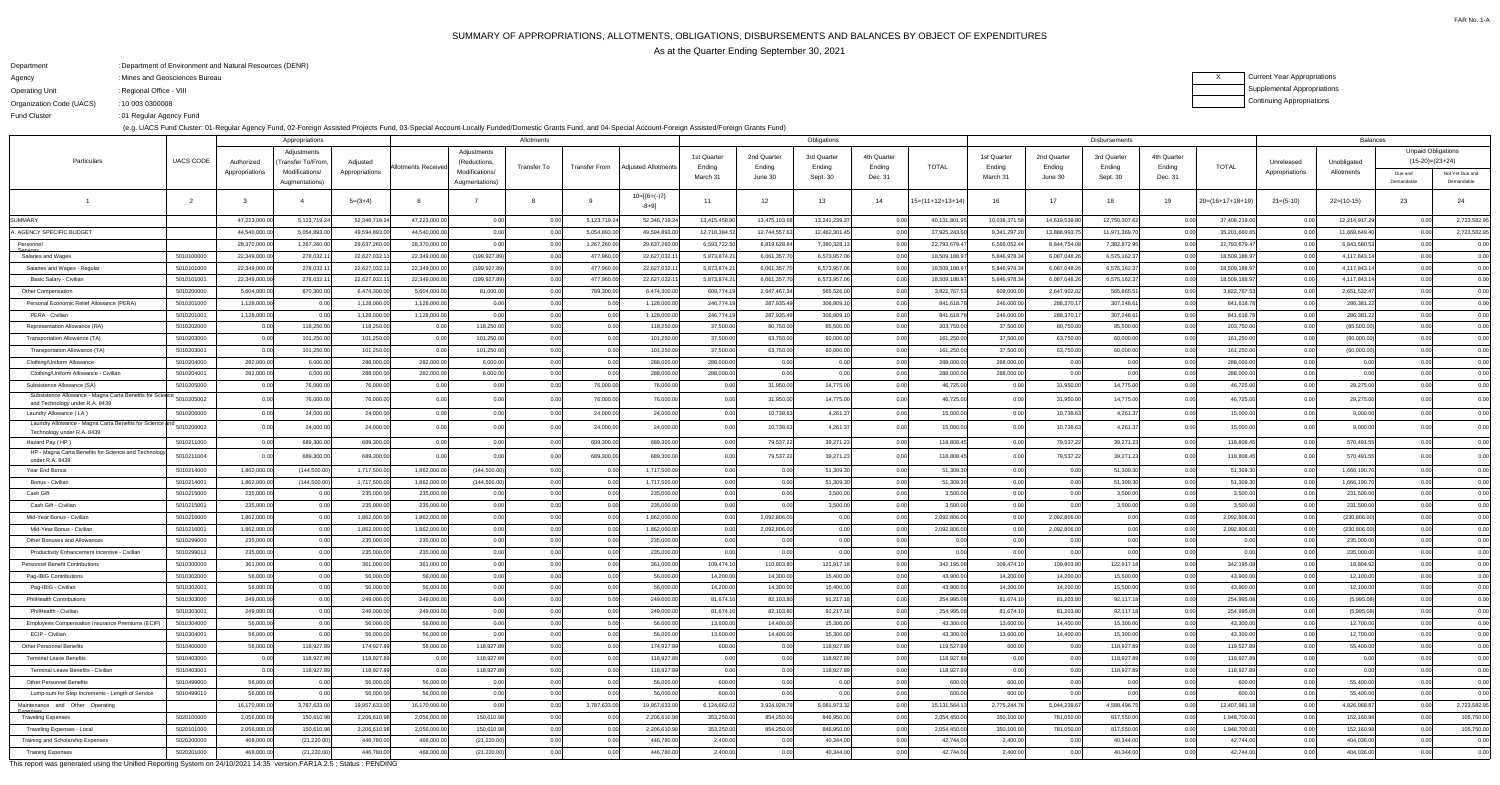Fund Cluster

### DepartmentAgencyOperating Unit Organization Code (UACS)Department of Environment and Natural Resources (DENR):: Mines and Geosciences Bureau : Regional Office - VIII 10 003 0300008:

01 Regular Agency Fund:

(e.g. UACS Fund Cluster: 01-Regular Agency Fund, 02-Foreign Assisted Projects Fund, 03-Special Account-Locally Funded/Domestic Grants Fund, and 04-Special Account-Foreign Assisted/Foreign Grants Fund)

XCurrent Year Appropriations Supplemental AppropriationsContinuing Appropriations

| Appropriations                                                 |                          |                          |                                    |                        |                          |                                | Allotments   |                      |                            | Obligations            |                        |                    |              |                          |                        |                      | <b>Disbursements</b>     |              |                          | <b>Balances</b> |                           |                           |                               |
|----------------------------------------------------------------|--------------------------|--------------------------|------------------------------------|------------------------|--------------------------|--------------------------------|--------------|----------------------|----------------------------|------------------------|------------------------|--------------------|--------------|--------------------------|------------------------|----------------------|--------------------------|--------------|--------------------------|-----------------|---------------------------|---------------------------|-------------------------------|
|                                                                |                          |                          | Adjustments                        |                        |                          | Adjustments                    |              |                      |                            | 1st Quarter            | 2nd Quarter            | 3rd Quarter        | 4th Quarter  |                          | 1st Quarter            | 2nd Quarter          | 3rd Quarter              | 4th Quarter  |                          |                 |                           | <b>Unpaid Obligations</b> |                               |
| Particulars                                                    | <b>UACS CODE</b>         | Authorized               | Transfer To/From<br>Modifications/ | Adjusted               | Allotments Receive       | (Reductions,<br>Modifications/ | Transfer To  | <b>Transfer From</b> | <b>Adiusted Allotments</b> | Ending                 | Ending                 | Ending             | Ending       | <b>TOTAL</b>             | Ending                 | Ending               | Ending                   | Ending       | <b>TOTAL</b>             | Unreleased      | Unobligated<br>Allotments | $(15-20)=(23+24)$         |                               |
|                                                                |                          | Appropriations           | Augmentations)                     | Appropriations         |                          | Augmentations)                 |              |                      |                            | March 31               | June 30                | Sept. 30           | Dec. 31      |                          | March 31               | June 30              | Sept. 30                 | Dec. 31      |                          | Appropriations  |                           | Due and<br>Demandable     | Not Yet Due and<br>Demandable |
|                                                                |                          |                          |                                    | $5=(3+4)$              |                          |                                |              |                      | $10=[6+(-)7]$<br>-8+9]     | 11                     | 12                     | 13 <sup>1</sup>    | 14           | $15=(11+12+13+14)$       | 16.                    | 17                   | -18                      | 19           | $20=(16+17+18+19)$       | $21 = (5-10)$   | $22=(10-15)$              | 23                        | 24                            |
| <b>Training Expenses</b>                                       | 5020201002               | 468,000.00               | (21, 220.00)                       | 446,780.0              | 468,000.00               | (21, 220.00)                   | 0.00         | 0.00                 | 446,780.00                 | 2,400.00               | 0.00                   | 40,344.00          | 0.00         | 42,744.00                | 2,400.00               | 0.00                 | 40,344.00                | 0.00         | 42,744.00                | 0.00            | 404,036.00                | 0.00                      | 0.00                          |
| Supplies and Materials Expenses                                | 5020300000               | 1,295,000.00             | 989,070.92                         | 2,284,070.92           | 1,295,000.00             | 380,003.92                     | 0.00         | 609,067.00           | 2,284,070.92               | 382,214.30             | 563,990.53             | 711,238.06         | 0.OO         | 1,657,442.89             | 83,715.42              | 637,573.1            | 814,669.33               | 0.00         | 1,535,957.89             | 0.00            | 626,628.03                | 0.00                      | 121,485.00                    |
| Office Supplies Expenses                                       | 5020301000               | 632,000.00               | 704,790.5                          | 1,336,790.5            | 632,000.00               | 402,423.57                     | 0.00         | 302,367.00           | 1,336,790.57               | 309,847.8              | 294,777.79             | 500,572.30         |              | 1,105,197.97             | 42,550.00              | 494,120.1            | 447,042.87               | 0.00         | 983,712.97               | 0.00            | 231,592.60                | 0.00                      | 121,485.00                    |
| <b>ICT Office Supplies</b>                                     | 5020301001               | 0.00                     | 450,198.32                         | 450,198.32             | 0.00                     | 147,831.32                     | 0.00         | 302,367.00           | 450,198.32                 | 231,887.0              | 53,482.32              | 164,829.00         |              | 450,198.32               | 1,850.00               | 270,517.0            | 177,831.32               | 0.00         | 450,198.32               | 0.00            | 0.00                      | 0.00                      | 0.00                          |
| <b>Office Supplies Expenses</b>                                | 5020301002               | 632,000.00               | 254,592.2                          | 886,592.2              | 632,000.00               | 254,592.25                     | 0.00         | 0.00                 | 886,592.25                 | 77,960.8               | 241,295.47             | 335,743.30         | 0.OO         | 654,999.65               | 40,700.00              | 223,603.1            | 269,211.55               | 0.00         | 533,514.65               | 0.00            | 231,592.60                | 0.00                      | 121,485.00                    |
| Fuel, Oil and Lubricants Expenses                              | 5020309000               | 663,000.00               |                                    | 663,000.0              | 663,000.00               | 0.00                           | 0.00         | 0.00                 | 663,000.00                 | 53,366.42              | 163,312.74             | 70,675.76          | 0.OO         | 287,354.92               | 41,165.42              | 132,053.0            | 114,136.46               | 0.00         | 287,354.92               | 0.00            | 375,645.08                | 0.00                      | 0.00                          |
| Semi-Expendable Machinery and Equipment Expenses               | 5020321000               | 0.00                     | 233,690.3                          | 233,690.3              | 0.00                     | (73,009.65)                    | 0.00         | 306,700.00           | 233,690.35                 | 19,000.00              | 105,900.00             | 89,400.00          | 0.OO         | 214,300.00               | 0.00 <sub>l</sub>      | 11,400.0             | 202,900.00               | 0.00         | 214,300.00               | 0.00            | 19,390.35                 | 0.00                      | 0.00                          |
| Information and Communications Technology Equipmen             | 5020321003               | 0.00                     | 19,390.3                           | 19,390.3               | 0.00                     | (168, 109.65)                  | 0.00         | 187,500.00           | 19,390.35                  | 0.00                   | 105,900.00             | (105,900.00)       | n nn         |                          |                        | 11,400.0             | (11,400.00)              | 0.00         | 0.00                     | 0.00            | 19,390.35                 | 0.00                      | 0.00                          |
| <b>Printing Equipment</b>                                      | 5020321011               | 0.00                     | 214,300.0                          | 214,300.0              | 0.00                     | 95,100.00                      | 0.00         | 119,200.00           | 214,300.00                 | 19,000.00              | 0.00                   | 195,300.00         | 0.00         | 214,300.00               | ი იი                   |                      | 214,300.00               | 0.00         | 214,300.00               | 0.00            | 0.00                      | 0.00                      | 0.00                          |
| Other Supplies and Materials Expenses                          | 5020399000               | 0.00                     | 50,590.0                           | 50,590.0               | 0.00                     | 50,590.00                      | 0.00         | 0.00                 | 50,590.00                  | 0.00                   | 0.00                   | 50,590.00          | 0.00         | 50,590.00                | 0.00                   |                      | 50,590.00                | 0.00         | 50,590.00                | 0.00            | 0.00                      | 0.00                      | 0.00                          |
| <b>Utility Expenses</b>                                        | 5020400000               | 820,000.00               | (1,325.00)                         | 818,675.0              | 820,000.00               | (1,325.00)                     | 0.00         | 0.00                 | 818,675.00                 | 130,687.03             | 162,100.29             | 183,086.88         | 0.001        | 475,874.20               | 129,217.03             | 163,570.2            | 168,456.88               | 0.00         | 461,244.20               | 0.00            | 342,800.80                | 0.00                      | 14,630.00                     |
| <b>Water Expenses</b>                                          | 5020401000               | 143,000.00               |                                    | 143,000.0              | 143,000.00               | 0.00                           | 0.00         | 0.00                 | 143,000.00                 | 11,196.7               | 8,226.02               | 20,509.28          |              | 39,932.0                 | 9,726.71               | 9,696.0              | 5,879.28                 | 0.00         | 25,302.01                | 0.00            | 103,067.99                | 0.00                      | 14,630.00                     |
| <b>Electricity Expenses</b>                                    | 5020402000               | 677,000.00               | (1,325.00)                         | 675,675.0              | 677,000.00               | (1,325.00)                     | 0.00         | 0.00                 | 675,675.00                 | 119,490.32             | 153,874.27             | 162,577.60         | 0.00         | 435,942.19               | 119,490.32             | 153,874.27           | 162,577.60               | 0.00         | 435,942.19               | 0.00            | 239,732.81                | 0.00                      | 0.00                          |
| <b>Communication Expenses</b>                                  | 5020500000               | 161,000.00               | 353,148.4                          | 514,148.49             | 161,000.00               | 53,148.49                      | 0.00         | 300,000.00           | 514,148.49                 | 106,719.3              | 118,279.31             | 110,463.86         |              | 335,462.53               | 106,719.36             | 112,162.1            | 116,580.98               | 0.00         | 335,462.53               | 0.00            | 178,685.96                |                           | 0.00                          |
| Postage and Courier Services                                   | 5020501000               | 161,000.00               | 28,148.4                           | 189,148.4              | 161,000.00               | 28,148.49                      | 0.00         | 0.00                 | 189,148.49                 | 51,712.00              | 62,865.00              | 60,855.61          | 0.00         | 175,432.61               | 51,712.00              | 62,865.0             | 60,855.61                | 0.00         | 175,432.61               | 0.00            | 13,715.88                 | 0.00                      | 0.00                          |
| <b>Telephone Expenses</b>                                      | 5020502000               | 0.00                     | 253,000.0                          | 253,000.0              | 0.00                     | 25,000.00                      | 0.00         | 228,000.00           | 253,000.00                 | 39,985.1               | 48,696.44              | 43,598.22          |              | 132,279.80               | 39,985.14              | 45,397.3             | 46,897.33                | 0.00         | 132,279.80               | 0.00            | 120,720.20                |                           | 0.00                          |
| Mobile                                                         | 5020502001               | 0.00                     | 97,000.0                           | 97,000.00              | 0.00                     | 37,000.00                      | 0.00         | 60,000.00            | 97,000.00                  | 24,500.00              | 35,500.00              | 37,000.00          | 0.00         | 97,000.00                | 24,500.00              | 35,500.00            | 37,000.00                | 0.00         | 97,000.00                | 0.00            | 0.00                      | 0.00                      | 0.00                          |
| Landline                                                       | 5020502002               | 0.00                     | 156,000.0                          | 156,000.0              | 0.00                     | (12,000.00)                    | 0.00         | 168,000.00           | 156,000.00                 | 15,485.1               | 13,196.44              | 6,598.22           | 0.00         | 35,279.80                | 15,485.14              | 9,897.3              | 9,897.33                 | 0.00         | 35,279.80                | 0.00            | 120,720.20                | 0.00                      | 0.00                          |
| <b>Internet Subscription Expenses</b>                          | 5020503000               | 0.00                     | 72,000.0                           | 72,000.0               | 0.00                     | 0.00                           | 0.00         | 72,000.00            | 72,000.00                  | 15,022.22              | 6,717.87               | 6,010.03           | 0.001        | 27,750.1                 | 15,022.22              | 3,899.8              | 8,828.04                 | 0.00         | 27,750.12                | 0.00            | 44,249.88                 | 0.00                      | 0.00                          |
| Confidential, Intelligence and Extraordinary Expenses          | 5021000000               | 99,000.00                |                                    | 99,000.C               | 99,000.00                | 0.00                           | 0.00         | 0.00                 | 99,000.00                  | 29,100.0               | 19,400.00              | 25,131.82          |              | 73,631.82                | 19,400.00              | 29,100.0             | 25,131.82                | 0.00         | 73,631.82                | 0.00            | 25,368.18                 | 0.00                      | 0.00                          |
| <b>Extraordinary and Miscellaneous Expenses</b>                | 5021003000               | 99,000.00                |                                    | 99,000.C               | 99,000.00                | 0.00                           | 0.00         | 0.00                 | 99,000.00                  | 29,100.00              | 19,400.00              | 25,131.82          | 0.00         | 73,631.82                | 19,400.00              | 29,100.0             | 25,131.82                | 0.00         | 73,631.82                | 0.00            | 25,368.18                 | 0.00                      | 0.00                          |
| <b>Professional Services</b>                                   | 5021100000               | 5,887,000.00             | 2,370,514.3                        | 8,257,514.33           | 5,887,000.00             | (434, 495.67)                  | 0.00         | 2,805,010.00         | 8,257,514.33               | 3,742,224.7            | 1,024,745.50           | 2,468,260.05       |              | 7,235,230.25             | 937,973.85             | 2,468,985.5          | 1,829,690.42             | 0.00         | 5,236,649.83             | 0.00            | 1,022,284.08              | 0.00                      | 1,998,580.42                  |
| <b>Consultancy Services</b>                                    | 5021103000               |                          | 608,500.3                          | 608,500.3              |                          | (99, 821.67)                   | 0.00         | 708,322.00           | 608,500.33                 | 289,622.0              | 0.00                   | 318,878.33         |              | 608,500.3                | 75,781.0               | 202,749.3            | 159,708.15               |              | 438,238.48               | 0.00            | 0.00                      |                           | 170,261.85                    |
| <b>ICT Consultancy Services</b>                                | 5021103001               | 0.00                     | 608,500.33                         | 608,500.33             | 0.00                     | (99, 821.67)                   | 0.00         | 708,322.00           | 608,500.33                 | 289,622.00             | 0.00                   | 318,878.33         | 0.00         | 608,500.33               | 75,781.01              | 202,749.32           | 159,708.15               | 0.00         | 438,238.48               | 0.00            | 0.00                      | 0.00                      | 170,261.85                    |
| <b>Other Professional Services</b>                             | 5021199000               | 5,887,000.00             | 1,762,014.00                       | 7,649,014.00           | 5,887,000.00             | (334, 674.00)                  | 0.00         | 2,096,688.00         | 7,649,014.00               | 3,452,602.7            | 1,024,745.50           | 2,149,381.72       | 0.00         | 6,626,729.92             | 862,192.84             | 2,266,236.2          | 1,669,982.27             | 0.00         | 4,798,411.35             | 0.00            | 1,022,284.08              | 0.00                      | 1,828,318.57                  |
| <b>General Services</b>                                        | 5021200000               | 1,559,000.00             | 19,014.00                          | 1,578,014.00           | 1,559,000.00             | 19,014.00                      | 0.00         | 0.00                 | 1,578,014.00               | 490,790.0              | 485,700.00             | 306,511.25         | 0.00         | 1,283,001.25             | 282,742.47             | 273,300.0            | 266,321.25               | 0.00         | 822,363.72               | 0.00            | 295,012.75                | 0.00                      | 460,637.53                    |
| <b>Janitorial Services</b>                                     | 5021202000               | 482,000.00               | (12, 840.00)                       | 469,160.0              | 482,000.00               | (12,840.00)                    | 0.00         | 0.00                 | 469,160.00                 | 270,890.00             | 0.00                   | 193,190.00         | 0.00         | 464,080.00               | 93,442.47              | 0.00                 | 0.00                     | 0.00         | 93,442.47                | 0.00            | 5,080.00                  | 0.00                      | 370,637.53                    |
| <b>Security Services</b>                                       | 5021203000<br>5021299000 | 540,000.00               | 0.00                               | 540,000.0<br>568,854.0 | 540,000.00               | 0.00                           | 0.00<br>0.00 | 0.00                 | 540,000.00<br>568,854.00   | 135,000.0              | 405,000.00             | 0.00<br>113,321.25 | 0.00         | 540,000.00               | 135,000.00             | 180,000.00           | 135,000.00               | 0.00         | 450,000.00               | 0.00<br>0.00    | 0.00                      | 0.00                      | 90,000.00                     |
| <b>Other General Services</b><br><b>Other General Services</b> | 5021299099               | 537,000.00<br>537,000.00 | 31,854.00<br>31,854.00             | 568,854.0              | 537,000.00<br>537,000.00 | 31,854.00<br>31,854.00         | 0.00         | 0.00<br>0.00         | 568,854.00                 | 84,900.00<br>84,900.00 | 80,700.00<br>80,700.00 | 113,321.25         | 0.00<br>0.00 | 278,921.25               | 54,300.00<br>54,300.00 | 93,300.0<br>93,300.0 | 131,321.25<br>131,321.25 | 0.00<br>0.00 | 278,921.25<br>278,921.25 | 0.00            | 289,932.75<br>289,932.75  | 0.00<br>0.00              | 0.00<br>0.00                  |
| Repairs and Maintenance                                        | 5021300000               | 190,000.00               | 74,056.0                           | 264,056.0              | 190,000.00               | 500.00                         | 0.00         | 73,556.00            | 264,056.00                 | 12,300.00              | 44,191.94              | 48,983.00          | 0.00         | 278,921.25<br>105,474.94 | 12,300.00              | 39,050.6             | 54,124.25                | 0.00         | 105,474.94               | 0.00            | 158,581.06                | 0.00                      | 0.00                          |
| Repairs and Maintenance - Buildings and Other Structures       | 5021304000               | 20,000.00                | 0.00                               | 20,000.0               | 20,000.00                | 0.00                           | 0.00         | 0.00                 | 20,000.00                  | 0.00                   | 0.00                   | 0.00               | 0.00         | 0.00                     | 0.00                   | 0.00                 | 0.00                     | 0.00         | 0.00                     | 0.00            | 20,000.00                 | 0.00                      | 0.00                          |
| Buildings                                                      | 5021304001               | 20,000.00                | _0.00l                             | 20,000.0               | 20,000.00                | 0.00                           | 0.00         | 0.00                 | 20,000.00                  | 0.00                   | 0.00                   | 0.00               | 0.00         | 0.00                     | 0.00                   | 0.00                 | 0.00                     | 0.00         | 0.00                     | 0.00            | 20,000.00                 | 0.00                      | 0.00                          |
| Repairs and Maintenance - Machinery and Equipmen               | 5021305000               | 3,000.00                 | 77,056.00                          | 80,056.00              | 3,000.00                 | 3,500.00                       | 0.00         | 73,556.00            | 80,056.00                  | 0.00                   | 0.00                   | 3,500.00           | 0.00         | 3,500.00                 | 0.00                   | 0.00                 | 3,500.00                 | 0.00         | 3,500.00                 | 0.00            | 76,556.00                 | 0.00                      | 0.00                          |
| Office Equipment                                               | 5021305002               | 3,000.00                 | 3,500.00                           | 6,500.00               | 3,000.00                 | 3,500.00                       | 0.00         | 0.00                 | 6,500.00                   | 0.00                   | 0.00                   | 3,500.00           | 0.00         | 3,500.00                 | 0.00                   | 0.00                 | 3,500.00                 | 0.00         | 3,500.00                 | 0.00            | 3,000.00                  | 0.00                      | 0.00                          |
| <b>Communication Equipment</b>                                 | 5021305007               | 0.00                     | 55,000.0                           | 55,000.0               | 0.00                     | 0.00                           | 0.00         | 55,000.00            | 55,000.00                  | 0.00                   | 0.00                   | 0.00               | 0.00         | 0.00                     | 0.00 <sub>l</sub>      | n or                 | 0.00                     | 0.00         | 0.00                     | 0.00            | 55,000.00                 | 0.00                      | 0.00                          |
| <b>Printing Equipment</b>                                      | 5021305012               | 0.00                     | 18,556.00                          | 18,556.00              | 0.00                     | 0.00                           | 0.00         | 18,556.00            | 18,556.00                  | 0.00                   | 0.00                   | 0.00               | 0.00         | 0.00                     | 0.00                   | 0.00                 | 0.00                     | 0.00         | 0.00                     | 0.00            | 18,556.00                 | 0.00                      | 0.00                          |
| Repairs and Maintenance - Transportation Equipment             | 5021306000               | 167,000.00               | (3,000.00)                         | 164,000.0              | 167,000.00               | (3,000.00)                     | 0.00         | 0.00                 | 164,000.00                 | 12,300.00              | 44,191.94              | 45,483.00          | 0.00         | 101,974.94               | 12,300.00              | 39,050.6             | 50,624.25                | 0.00         | 101,974.94               | 0.00            | 62,025.06                 | 0.00                      | 0.00                          |
| Motor Vehicles                                                 | 5021306001               | 167,000.00               | (3,000.00)                         | 164,000.0              | 167,000.00               | (3,000.00)                     | 0.00         | 0.00                 | 164,000.00                 | 12,300.00              | 44,191.94              | 45,483.00          | 0.00         | 101,974.94               | 12,300.00              | 39,050.6             | 50,624.25                | 0.00         | 101,974.94               | 0.00            | 62,025.06                 | 0.00                      | 0.00                          |
| Taxes, Insurance Premiums and Other Fees                       | 5021500000               | 1,079,000.00             | (105, 910.98)                      | 973,089.0              | 1,079,000.00             | (105, 910.98)                  | 0.00         | 0.00                 | 973,089.02                 | 697,719.93             | 32,614.46              | 12,792.40          | 0.00         | 743,126.79               | 697,719.93             | 23,784.1             | 21,622.70                | 0.00         | 743,126.79               | 0.00            | 229,962.23                | 0.00                      | 0.00                          |
| Taxes, Duties and Licenses                                     | 5021501000               | 41,000.00                | (2,076.88)                         | 38,923.12              | 41,000.00                | (2,076.88)                     | 0.00         | 0.00                 | 38,923.12                  | 0.00                   | 6,068.12               | 2,682.00           | 0.00         | 8,750.12                 | 0.00                   | 6,068.12             | 2,682.00                 | 0.00         | 8,750.12                 | 0.00            | 30,173.00                 | 0.00                      | 0.00                          |
| Taxes, Duties and Licenses                                     | 5021501001               | 41,000.00                | (2,076.88)                         | 38,923.1               | 41,000.00                | (2,076.88)                     | 0.00         | 0.00                 | 38,923.12                  | 0.00                   | 6,068.12               | 2,682.00           | 0.00         | 8,750.1                  | 0.00                   | 6,068.1              | 2,682.00                 | 0.00         | 8,750.12                 | 0.00            | 30,173.00                 | 0.00                      | 0.00                          |
| <b>Fidelity Bond Premiums</b>                                  | 5021502000               | 76,000.00                | 11,500.00                          | 87,500.00              | 76,000.00                | 11,500.00                      | 0.00         | 0.00                 | 87,500.00                  | 32,000.00              | 0.00                   | 420.00             | 0.00         | 32,420.00                | 32,000.00              | 0.00                 | 420.00                   | 0.00         | 32,420.00                | 0.00            | 55,080.00                 | 0.00                      | 0.00                          |
| Insurance Expenses                                             | 5021503000               | 962,000.00               | (115, 334.10)                      | 846,665.9              | 962,000.00               | (115, 334.10)                  | 0.00         | 0.00                 | 846,665.90                 | 665,719.93             | 26,546.34              | 9,690.40           | 0.00         | 701,956.67               | 665,719.93             | 17,716.04            | 18,520.70                | 0.00         | 701,956.67               | 0.00            | 144,709.23                | 0.00                      | 0.00                          |
| Other Maintenance and Operating Expenses                       | 5029900000               | 2,556,000.00             | (40, 325.74)                       | 2,515,674.26           | 2,556,000.00             | (40, 325.74)                   | 0.00         | 0.00                 | 2,515,674.26               | 177,256.70             | 619,656.76             | 328,212.00         | 0.00         | 1,125,125.46             | 152,956.70             | 515,663.64           | 434,005.12               | 0.00         | 1,102,625.46             | 0.00            | 1,390,548.80              | 0.00                      | 22,500.00                     |
| Printing and Publication Expenses                              | 5029902000               | 52,000.00                | 65,135.5                           | 117,135.56             | 52,000.00                | 65,135.56                      | 0.00         | 0.00                 | 117,135.56                 | 0.00                   | 68,562.78              | 11,200.00          | 0.00         | 79,762.78                | 0.00                   | 68,562.7             | 11,200.00                | 0.00         | 79,762.78                | 0.00            | 37,372.78                 | 0.00                      | 0.00                          |
| <b>Representation Expenses</b>                                 | 5029903000               | 1,121,000.00             | (189, 431.30)                      | 931,568.7              | 1,121,000.00             | (189, 431.30)                  | 0.00         | 0.00                 | 931,568.70                 | 39,850.00              | 107,600.86             | 5,812.00           | 0.00         | 153,262.86               | 39,850.00              | 90,100.86            | 23,312.00                | 0.00         | 153,262.86               | 0.00            | 778,305.84                | 0.00                      | 0.00                          |
| Rent/Lease Expenses                                            | 5029905000               | 1,184,000.00             | 117,600.0                          | 1,301,600.0            | 1,184,000.00             | 117,600.00                     | 0.00         | 0.00                 | 1,301,600.00               | 137,406.7              | 443,493.12             | 308,200.00         | 0.00         | 889,099.82               | 113,106.70             | 357,000.0            | 396,493.12               | 0.00         | 866,599.82               | 0.00            | 412,500.18                | 0.00                      | 22,500.00                     |
| Rents - Motor Vehicles                                         | 5029905003               | 1,184,000.00             | 117,600.0                          | 1,301,600.0            | 1,184,000.00             | 117,600.00                     | 0.00         | 0.00                 | 1,301,600.00               | 137,406.70             | 443,493.12             | 308,200.00         | 0.00         | 889,099.82               | 113,106.70             | 357,000.0            | 396,493.12               | 0.00         | 866,599.82               | 0.00            | 412,500.18                | 0.00                      | 22,500.00                     |
| <b>Subscription Expenses</b>                                   | 5029907000               | 199,000.00               | (33,630.00)                        | 165,370.0              | 199,000.00               | (33,630.00)                    | 0.00         | 0.00                 | 165,370.00                 | 0.00                   | 0.00                   | 3,000.00           | 0.00         | 3,000.00                 | 0.00                   | 0.0                  | 3,000.00                 | 0.00         | 3,000.00                 | 0.00            | 162,370.00                | 0.00                      | 0.00                          |

This report was generated using the Unified Reporting System on 24/10/2021 14:35 version.FAR1A.2.5 ; Status : PENDING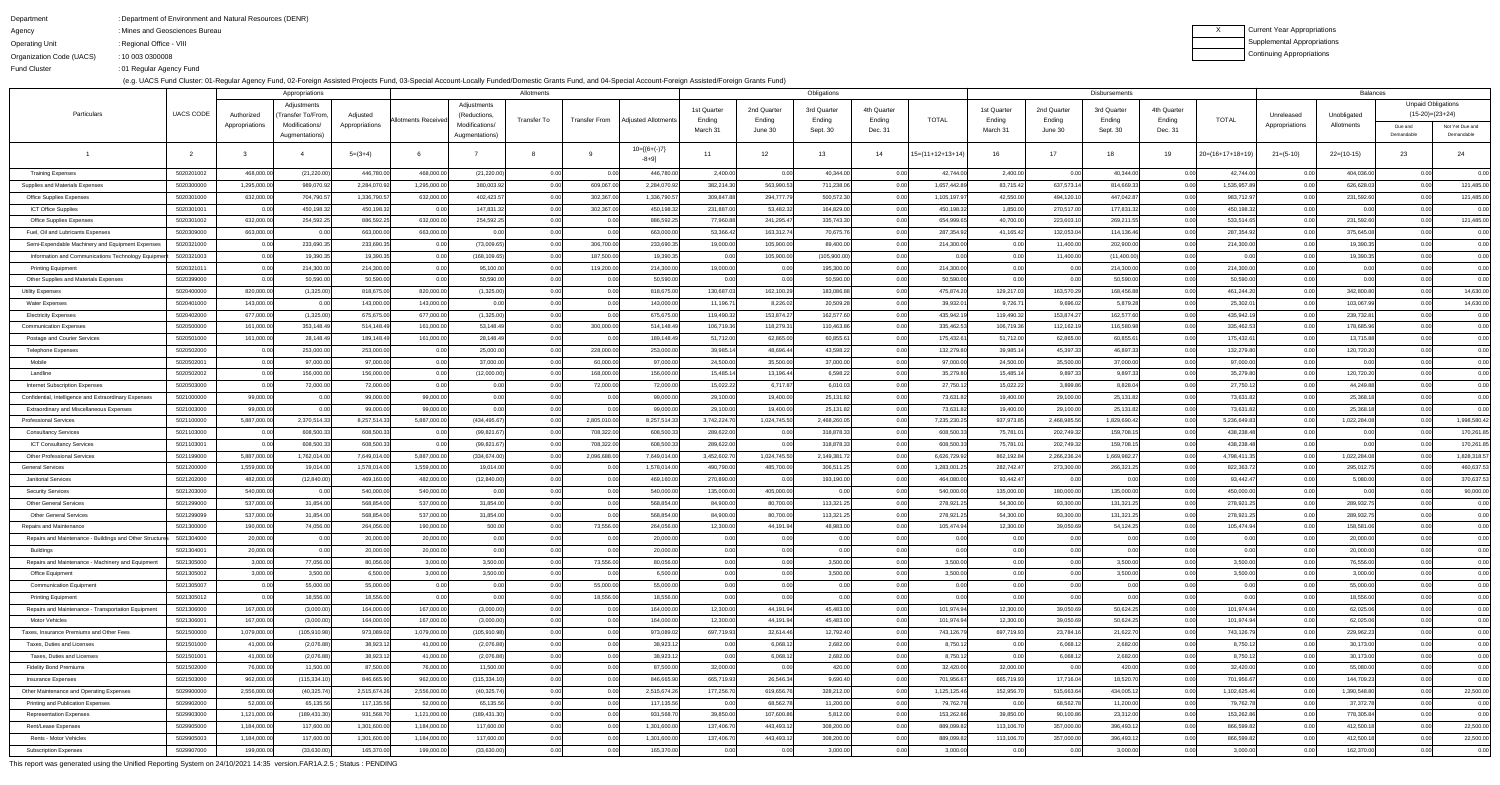|                                        |                  |                              | Appropriations                                                             |                            |                            | Allotments                                                      |                       |               |                             |                                   |                                  | Obligations                       |                                  |                    | Disbursements                    |                                  |                                   |                                  |                    |                              | Balances                  |                                                                         |                               |  |
|----------------------------------------|------------------|------------------------------|----------------------------------------------------------------------------|----------------------------|----------------------------|-----------------------------------------------------------------|-----------------------|---------------|-----------------------------|-----------------------------------|----------------------------------|-----------------------------------|----------------------------------|--------------------|----------------------------------|----------------------------------|-----------------------------------|----------------------------------|--------------------|------------------------------|---------------------------|-------------------------------------------------------------------------|-------------------------------|--|
| Particulars                            | <b>UACS CODE</b> | Authorized<br>Appropriations | Adiustments<br><b>Fransfer To/From</b><br>Modifications/<br>Augmentations) | Adiusted<br>Appropriations | <b>Allotments Received</b> | Adjustments<br>(Reductions,<br>Modifications/<br>Augmentations) | Transfer <sup>⊤</sup> | Transfer From | <b>LAdiusted Allotment</b>  | 1st Quarter<br>Ending<br>March 31 | 2nd Quarter<br>Ending<br>June 30 | 3rd Quarter<br>nding:<br>Sept. 30 | 4th Quarter<br>Ending<br>Dec. 31 | <b>TOTAL</b>       | 1st Quarter<br>Ending<br>March : | 2nd Quarter<br>Ending<br>June 30 | 3rd Quarter<br>Ending<br>Sept. 30 | 4th Quarter<br>Ending<br>Dec. 31 | <b>TOTAL</b>       | Unreleased<br>Appropriations | Unobligated<br>Allotments | <b>Unpaid Obligations</b><br>$(15-20)=(23+24)$<br>Due and<br>Demandable | Not Yet Due and<br>Demandable |  |
|                                        |                  |                              |                                                                            | $5=(3+4)$                  |                            |                                                                 |                       |               | $10=[6+(-)7]$<br>$-8 + 9$ ] |                                   | 10                               |                                   |                                  | $15=(11+12+13+14)$ |                                  |                                  |                                   |                                  | $20=(16+17+18+19)$ | $21=(5-10)$                  | $22=(10-15)$              | 23                                                                      |                               |  |
| <b>Other Subscription Expenses</b>     | 5029907099       | 199,000.00                   | (33,630.00)                                                                | 165,370.00                 | 199,000.00                 | (33,630.00)                                                     |                       |               | 165,370.0                   |                                   |                                  | 3,000.0                           |                                  | 3,000.0            |                                  |                                  | 3,000.00                          |                                  | 3,000.00           |                              | 162,370.                  |                                                                         |                               |  |
| <b>B. AUTOMATIC APPROPRIATIONS</b>     |                  | 2,683,000.00                 | 68,826.24                                                                  | 2,751,826.24               | 2,683,000.00               |                                                                 |                       | 68,826.24     | 2,751,826.24                | 697,074.38                        | 730,546.                         | 778,937.9                         |                                  | 2,206,558          | 697,074.38                       | 730,546.0                        | 778,937.9                         |                                  | 2,206,558.3        |                              | 545,267.8                 |                                                                         |                               |  |
| Retirement and Life Insurance Premiums |                  | 2,683,000.00                 | 68,826.24                                                                  | 2,751,826.24               | 2,683,000.00               |                                                                 |                       | 68,826.24     | 2,751,826.24                | 697,074.38                        | 730,546.05                       | 778,937.92                        |                                  | 2,206,558.3        | 697,074.38                       | 730,546.0                        | 778,937.92                        |                                  | 2,206,558.35       |                              | 545,267.8                 |                                                                         |                               |  |
| <b>GRAND TOTAL</b>                     |                  | 47,223,000.                  | 5,123,719.24                                                               | 52,346,719.24              | 47,223,000.00              |                                                                 |                       | 5,123,719.24  | 52,346,719.24               | 13,415,458.90                     | 13,475,103                       | 13,241,239.                       |                                  | 40,131,801.        | 10,038,371.                      | 14,619,539.80                    | 12,750,307.62                     |                                  | 37,408,219.0       | 0.0                          | 12,214,917.2              |                                                                         | 2,723,582.95                  |  |

(e.g. UACS Fund Cluster: 01-Regular Agency Fund, 02-Foreign Assisted Projects Fund, 03-Special Account-Locally Funded/Domestic Grants Fund, and 04-Special Account-Foreign Assisted/Foreign Grants Fund)

XCurrent Year AppropriationsSupplemental AppropriationsContinuing Appropriations

SALVACION A. LEBRIA

Budget Officer II

Date: 2021-10-19 09:14:54

Certified Correct:

Chief, Finance and Administrative Division

MARCELINA C. ESPOS

Recommending Approval:

Approved By:

CARLOS A. TAYAG, CESE

Regional Director

Certified Correct:

 Date: Date: Date:2021-10-19 09:14:54

Accountant III

EVALYN E. BARILLO